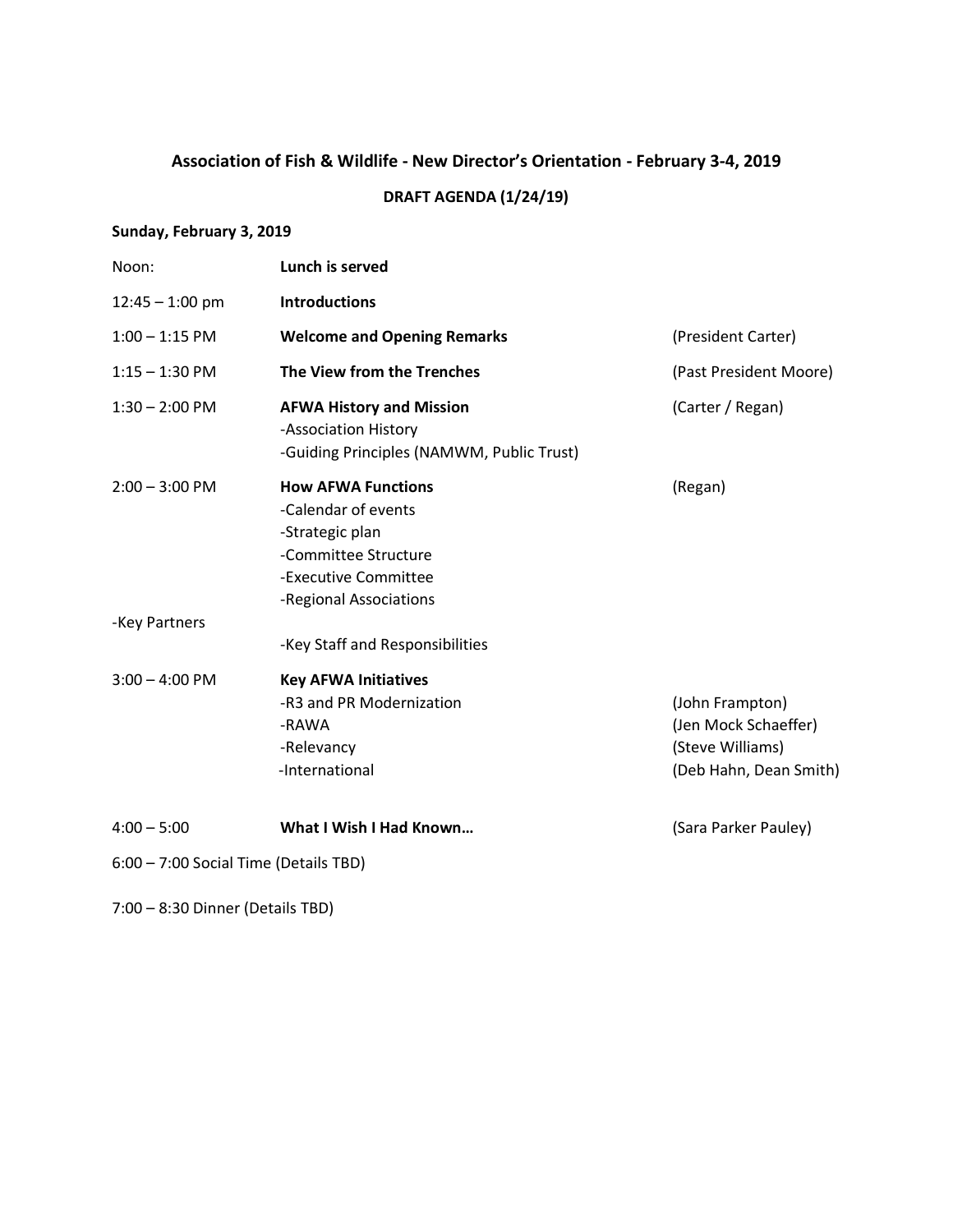## **Monday, February 4, 2019**

| $7:30 - 8:00$ AM | <b>Breakfast is Served</b>                                                                                                                                                                         |                                   |
|------------------|----------------------------------------------------------------------------------------------------------------------------------------------------------------------------------------------------|-----------------------------------|
| $8:00 - 8:30$ AM | <b>Administrative Items</b><br>-Funding and reimbursement for Association Work                                                                                                                     | (John Bloom)                      |
| $8:30 - 9:00$ AM | <b>AFWA Programs / Resources for States</b><br>-Management Assistance Team<br>-Project WILD                                                                                                        | (Bettina Fiery)<br>(Marc LeFebre) |
| $9:00 - 9:30$    | <b>Update on Legal Briefs</b><br>Herrera v Wyoming<br>MBTA (New v DOI)<br>CITES (Wild Earth Guardians v Hoover)                                                                                    | (Lane Kisonak)                    |
| $9:30 - 10:00$   | <b>AFWA Decision Making Process</b><br>-Examples of complicated issues and how handled                                                                                                             | (Ron Regan)                       |
| $10:00 - 11:00$  | <b>Getting Involved</b><br>(President Carter)<br>-Director Involvement<br>-JTF<br>-Dues & Assessment<br>-Supporting Senior Agency Staff Involvement<br>-Executive Committee<br>-Director Mentoring |                                   |
| $11:00 - N$ on   | <b>Discussion of Director Needs</b><br><b>Areas for Future Development</b>                                                                                                                         | (Carter / Regan)                  |
| Noon:            | <b>Boxed Lunch Available / Departures</b>                                                                                                                                                          |                                   |